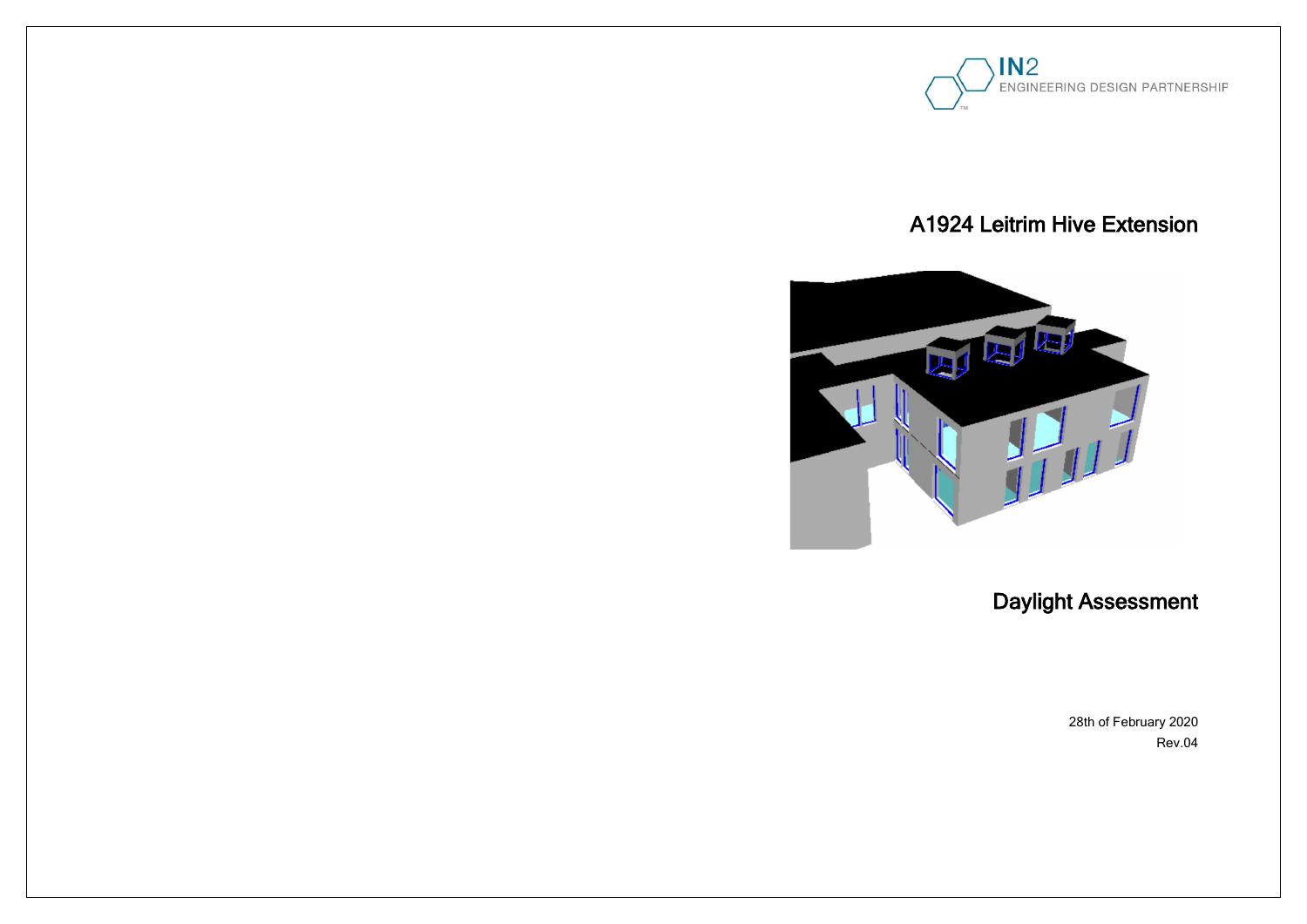

## 1.0 INITIAL DAYLIGHT ASSESSMENT

#### 1.1 Methodology

Daylighting analysis was undertaking using a dynamic simulation model (Tas Software). The daylight analysis accounts for building form, orientation, adjoining buildings along with detailed framing, cill depth and glazing properties in accordance with the architectural design drawings. Simulation results are displayed as colour images contour plots showing the achieved values for average daylight factors.

Internal daylighting for all internal spaces were assessed by undertaking lighting simulations, enabling both quantification and visualisation of predicted illumination levels (lux) and uniformity. This enabled Average Daylight Factor (ADF) values to be determined for each floor space. Internal Lighting levels were determined for a CIE Overcast Sky of 10,000 Lux. This CIE sky is unidirectional, so façade orientation does not affect daylight factors.

- Glazing Transmission = 70%
- Ceilings: 82% reflectance (BS 00E55 White)
- Walls: 62% reflectance (BS 08B15 Off White)
- Floors: 36% reflectance (BS 00A05 Platinum Grey)

The building has been assessed against the European Standard for Daylight in Buildings (EN17037) which utilises Median Daylight Factors as a means of assessing the quality of daylight within a space.

EN.17037 is based on achieving a requisite Median Daylight Factor (MDF) as opposed to *Average*; that is, that 50%+ of a space achieve at least the stipulated value. The methodology then calculates what the required MDF is for each EU location based on the Annual Median External Diffuse Illuminance. For Dublin, this is 14,900 Lux, so for target internal illuminance of 300 Lux, target MDF is 300/ 14,900 = 2.0% MDF.

To allow comparison, for a simple room shape, a 3% Average Daylight Factor (ADF) will achieve a 2.0% Median Daylight Factor (MDF).

The daylighting model were calculated based on the following assumptions:

The visual results overleaf illustrate the daylight contours assessed for each applicable space.



Fig 1.1 – CIE Overcast Sky